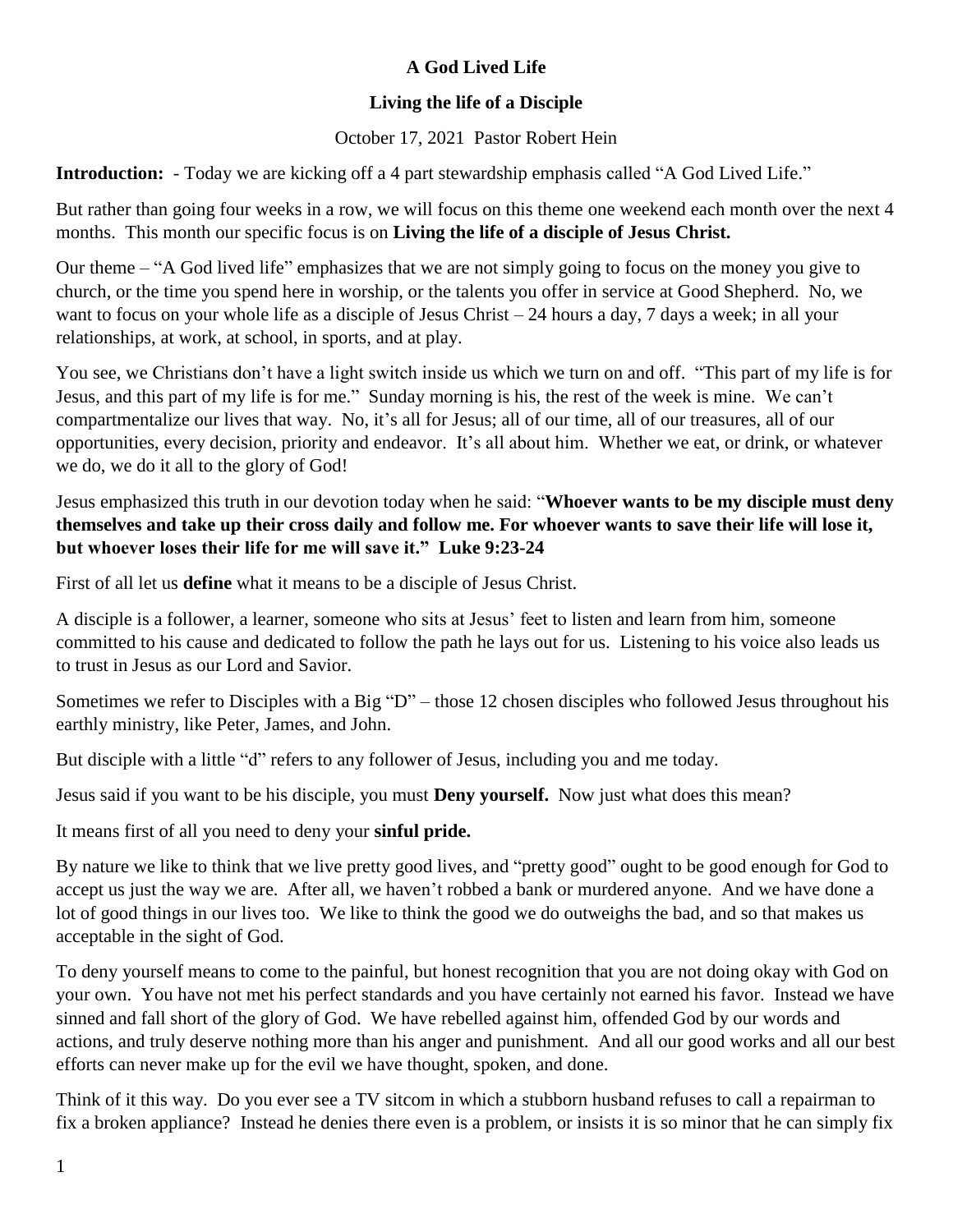it all by himself. But he can't. Try as hard as he may, he can't. So he takes the entire appliance completely apart with all sorts of pieces lying all over the floor, but he doesn't know how to fix it or even how to put it back together again.

Then, finally, he comes to two humbling realizations – Number #1 It's broke, and Number #2 I can't fix it! I need help! I need a repair man to come and fix it for me.

That's the humble realization you and I need to come to concerning our relationship with God.

Number 1 – Our relationship with God is broken because of our failures and our disobedience, and number 2 – We can't fix it! We can't make things right again. We need a Savior. We need Jesus desperately!

Now this process of self-examination may be painful, but it is also absolutely necessary to live as a disciple of Jesus Christ. You see, once God's law crushes our sinful pride and drives us to despair, then we can truly appreciate who Jesus is and what he has done for us to wash away our sins and restore us to a right standing with God. We deny ourselves and cling to Jesus in faith, cherishing the gracious blessings he won for us on the cross. We humbly acknowledge, "Nothing in my hands I bring, simply to the cross of Christ I cling." Jesus now becomes our most priceless Treasure; the answer to our fervent prayers and the solution to our greatest need; the one alone who brings us peace, forgiveness, freedom, and new life.

Now that Jesus lives and rules in our hearts by faith, it means we no longer wish to pursue the desires of our sinful nature. We died to sin. How then can we live in it any longer? When Jesus said, "Deny yourself", he was calling on us to put off our old self and to fight our sinful desires. We are not to give in to our sinful passions. Rather we are to give them up. We are not to indulge our sinful nature. Rather we are to crucify it, kill it, put it to death. Bring our sins to Jesus in humble repentance, tell him we are sorry, give them up, and turn and trust in Jesus for forgiveness.

And this is not just a one and done. This is a daily process, a daily struggle, a daily putting off of our old self and putting on the new. This is the struggle to which we are now called as disciples of Jesus Christ.

## 2) Jesus went on to say, **Whoever want to save his life will lose it, but whoever loses his life for me will save it**."

For some of Jesus' disciples, this did mean martyrdom, actually giving up their lives for Jesus. Tradition has it that all of Jesus' chosen disciples were put to death for their Christian faith, except John, who was exiled to Patmos. Many other Christians back then and throughout the centuries to this day have actually given up their life for the cause of Christ. They figured they would rather die with Jesus than live without him.

For, you and me, "losing our life" may not actually require dying for Jesus, but it does mean living for him.

When Jesus rules in our hearts, he rules supreme, as our king, and our Good Shepherd. He leads and we humble follow. Jesus calls the shots. His will becomes our will. His priorities become our priorities. His Word becomes the moral compass which directs our life.

That means if God's Word forbids something, we reject it too. We want nothing to do with it. Remember what Joseph said when Potiphar's wife wanted to have a sexual affair with him? He said "No!" He responded, "How then can I do such a wicked thing and sin against God?" Genesis 39?

For disciples of Jesus Christ, it doesn't matter what the media is promoting. It doesn't matter what everyone else is doing. It doesn't matter what my sinful nature would love for me to do. What matters is what Jesus thinks, and what God's Word says. That's my final authority. Jesus is my Lord and master. He rules in my heart.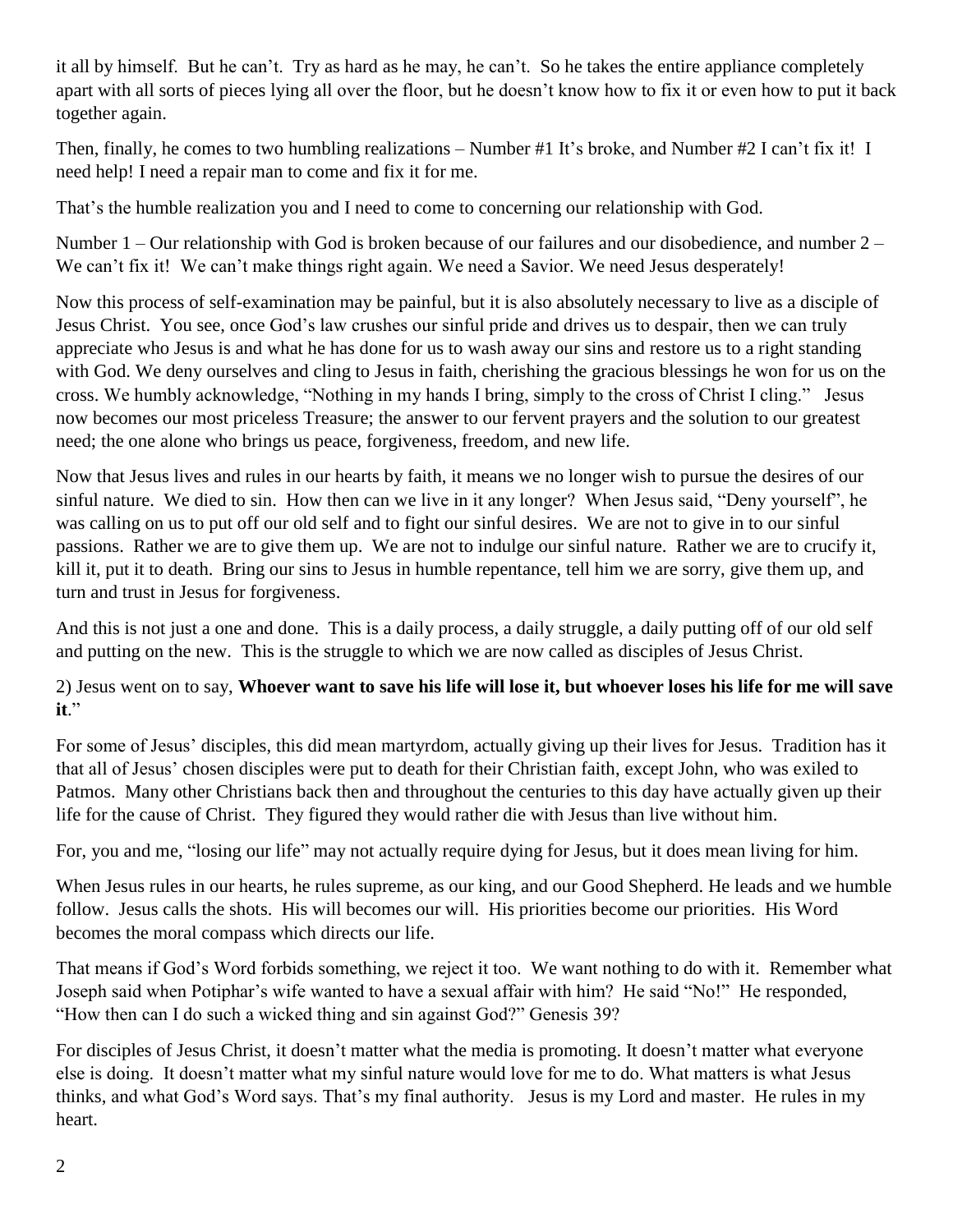Now I realize this flies in the face of popular thinking. The mantra of our society today insists, "It's my body, I will do with it whatever I want. It's my choice. I'll make it as I think best. It's my life. I have the right to do whatever works for me and makes me happy.

But as disciples of Jesus Christ we don't want think and talk that way any longer. You see, we have surrendered our will to his. We have exchanged our agenda for his. We died to our former way of life and now want to walk as a child of the light. We now wish to fear, love and trust in God above all things. The Apostle Paul put it beautifully when he wrote, "I have been crucified with Christ, and I no longer live, but Christ lives in me. The life I live in the body I live by faith in the Son of God who loved me and gave himself for me. " **Galatians 2:20**

What does it mean to live as a disciple of Jesus. Once again, Jesus explained, "If anyone wants to be my disciple, he must deny himself, take up his cross daily, and **follow me."**

Remember a disciple is a learner, someone who sits at the feet of his teacher to listen and learn. And then he is eager to put what he has learned into practice.

So how do we listen to Jesus today? How do we stay closely connected to him?

Today, Jesus speaks to us through his Word and through the sacraments he has instituted for our benefit. To closely follow Jesus then, we need to closely follow his Word. We need to make it a priority to read and study the Bible daily, to worship him in his house regularly, and to receive his blessings in Holy Communion often.

The problem is that we often get distracted and we allow other priorities and other activities to rob us of that precious time we need with Jesus.

We insist, we are just too busy to go to church regularly, too busy to read a daily devotion, too busy to attend Bible study. But think of it this way. There are 24 hours in a day and 7 days in a week. That means God gives each one of us 168 hours in every week. Of those 168 hours, can't we find even one or two to spend with Jesus in his Word? Is it really a lack of time, or is it a lack of priorities? And what priority is more important than listening to and learning from our precious Savior who offers us the one thing needful?

Think of it this way. If you don't water a plant, it will wither away and eventually die. And it will lack the strength to bear fruit. The same holds true of our relationship with Jesus. If we cut ourselves off from the means of grace we cut ourselves off from the source of spiritual strength Jesus wants us to enjoy, and our faith too will wither, weaken, and eventually die.

Yes there are consequences to a living a life of "casual Christianity". We simply lack the strength and the motivation God wants to provide us through the power of his Word.

When we are not firmly grounded in the truths of God's Word, we also become easy targets for false teachers who are eager to lead us astray. The Apostle Paul describes immature Christians as "Infants, tossed back and forth by the waves, and blown here and there by every wind of teaching and by the cunning and craftiness of people in their deceitful scheming. " **Ephesians 4:14**

Christian friends, there are so many false teachings out there today. Every day our faith is assaulted by worldly philosophies and sinful agendas. It's so easy to be led astray and get caught up in the sinful ways of this world. That's why we need to keep growing in the grace and knowledge of our Lord Jesus Christ so we can take our stand against the devil's schemes.

Consider also the tremendous benefits of ongoing spiritual growth. Paul said the fruit of the Spirit, the result of the Holy Spirit working in our hearts through the power of the Gospel, is love, joy, peace, patience, kindness, goodness, faithfulness, gentleness, and self-control. **Galatians 5:22-23**